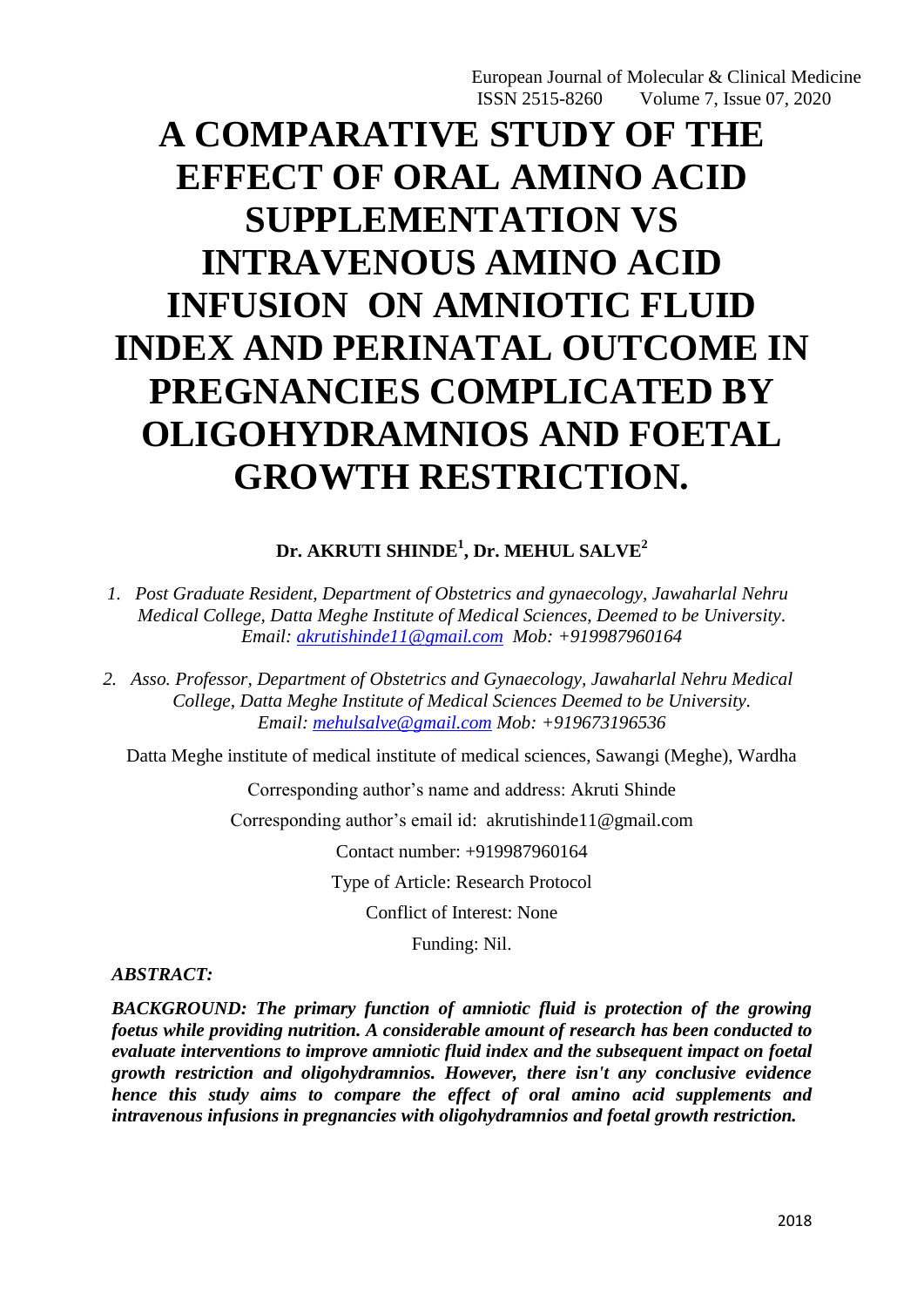*AIM: To compare the effect of oral amino acid supplementation vs intravenous amino acid infusion on amniotic fluid index and perinatal outcome in pregnancy complicated by oligohydramnios and foetal growth restriction*

*OBJECTIVES: To compare the effectiveness of oral amino acid supplementation vs intravenous amino acid infusion in pregnancy having oligohydramnios and foetal growth restriction. To study the increase in amniotic fluid index in pregnancy with foetal weight gain. To study the interval growth rate of baby after two weeks and four weeks of therapy.*

*MATERIAL AND METHOD: This Semi experimental study will be conducted in Department of Obstetrics and Gynaecology, AVBRH, Datta Meghe Institute of Medical Sciences, Sawangi (Meghe), Wardha. A total of 104 clinically and sonographically proven cases of foetal growth restriction & Oligohydramnios in third trimester attending antenatal clinic or admitted in wards, fulfilling the exclusion and inclusion criteria will be comprise the study groups. After providing oral supplements or intravenous infusions arbitrarily, repeat ultrasonography will be done after two weeks and four weeks of therapy.* 

*EXPECTED RESULTS: We compare from our results the effect of oral amino acid supplementation vs intravenous amino acid infusion on amniotic fluid index and perinatal outcome in pregnancies complicated by oligohydramnios and foetal growth restriction.*

*KEYWORDS: Pregnancy, Amniotic fluid index, Amino acid supplementation, Foetal Growth Restriction, Oligohydramnios*

#### **INTRODUCTION**

 Amniotic fluid is alkaline, watery content which fills amniotic cavity during gestation. Amniotic fluid provides protection for the growing foetus. It supplies nutrients to the foetus while providing a cushion against mechanical and biological injury as well as a barrier against infection. Regulation of amniotic fluid is balanced by the production lung fluid and foetal urine, and it's absorption by intramembranous flow and foetal swallowing (1) . Amniotic fluid plays an important role in foetal growth and orderly development of the foetal musculoskeletal, respiratory, genito-urinary tracts and digestive system and in a controlled sterile environment, throughout the period of gestation. (1)

 Amniotic fluid gradually increases from 25 ml at 10 weeks to around 400 ml at 20 weeks and further rises to about 800-1000 ml at around 28 weeks, achieves plateaus near term and them gradually reduces to 400 ml at 42 weeks of gestation .There are various ultrasound techniques for the measurement of amniotic fluid such as amniotic fluid index, two-diameter pocket, deepest single vertical pocket. The largest pocket in each quadrant free of foetal parts and cord are measured and added to give the value of amniotic fluid index. Normal amniotic fluid ranges from 5 to 24 cm (2).

| <b>AF</b> volume           | <b>AFI</b> values    |
|----------------------------|----------------------|
| Oligohydramnios            | $\leq$ 5cm           |
| Borderline oligohydramnios | $ 5.1 - 8$ cm        |
| Normal                     | Normal $8.1 - 24$ cm |

#### Table 1: Diagnostic criteria for AFI (Jeng et al. 1992).<sup>2</sup>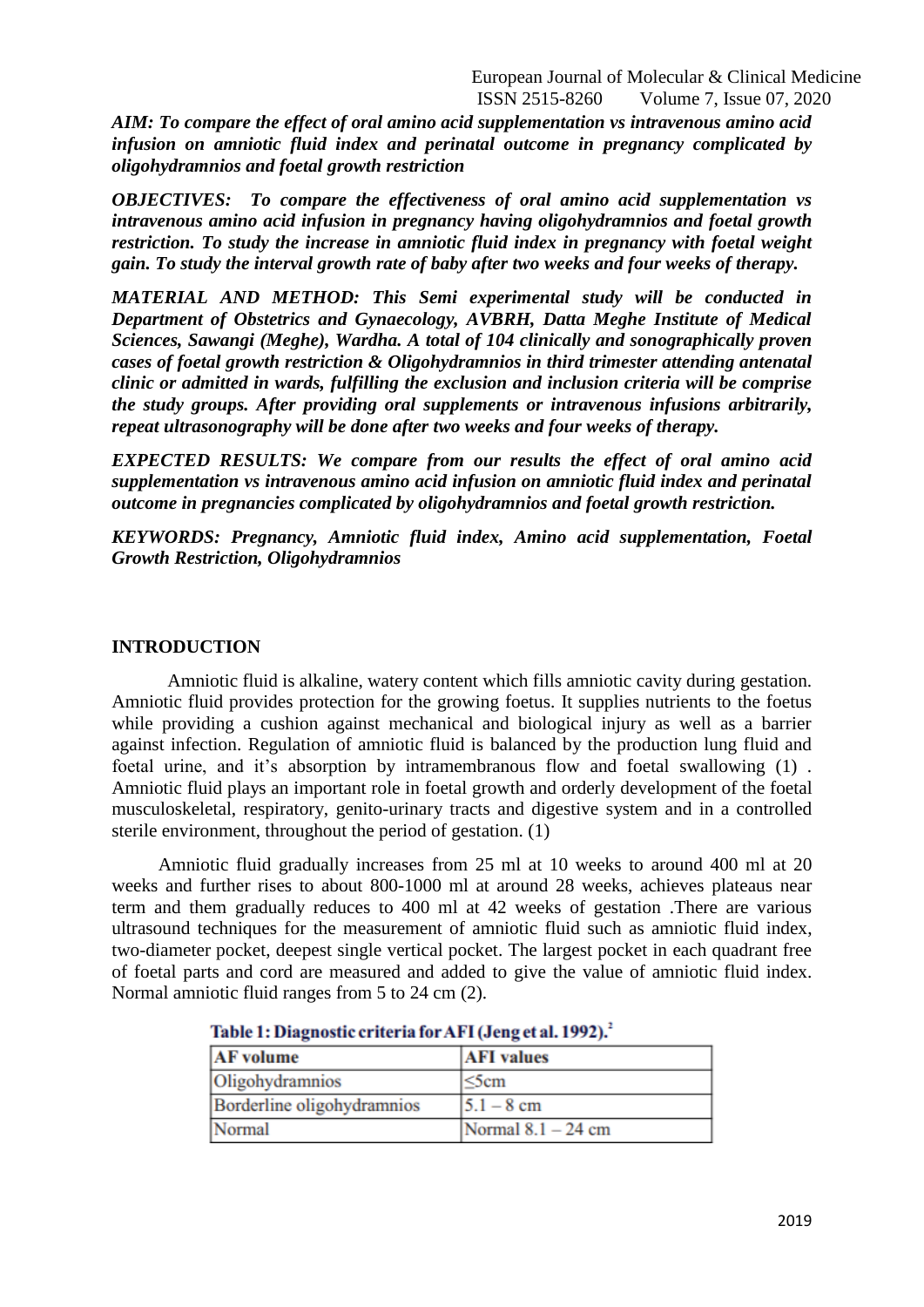Oligohydramnios has been defined as amniotic fluid index equal to less than 5 cm or a single pocket of amniotic fluid less than 2 cm(3). An insufficient quantity of amniotic fluid hampers lung maturation and can cause foetal demise.

 Oligohydramnios is also correlated with placental insufficiency and foetal growth restriction in utero (4). Foetal growth restriction is the inability to acquire the genetically predetermined growth potential and can be attributed to by foetal, maternal, external or placental factors. It impacts 5-10% of pregnancies and is considered the second most common reason for perinatal mortality. There is increased association with meconium stained liquor, still birth. Studies show 5 times higher rate stillbirth and 3-times rise in neonatal mortality and morbidity (4). Foetal growth restriction infants can exibit long-term neurological deficits such as attention and learning disability, school failure, behavioural problems, epilepsy, cerebral palsy and psychiatric disorders (5).

 Foetal growth restriction is recorded affecting about 24% of newborns affecting about 30 million infants annually. Majority cases predominantly found in Asia accounting for approximately 75% of all affected infants.(6) In developing countries foetal growth restriction is observed in around  $8 - 10$  % of total pregnancies and almost  $40 - 45$  % are associated with oligohydramnios.

 Amino acid supplementation and infusion is often prescribed for the treatment of oligohydramnios. Amino acids constitute the carbon and nitrogen requirement for the placenta and foetus. Amino acid acts as regulators of the development of the foetus and placenta. They are a source of protein building blocks in the foetus and they also influence metabolic cyclic pathways between placenta and foetus. These are shown to improve vascularity through nitric oxide and also stimulate insulin secretion leading to foetal growth  $(7).$ 

 An essential amino acid L Arginine is a prerequisite for synthesizing polyamines and nitric oxide in foetal cells. NO is an important factor for labour and cervical ripening and plays a role in foetal growth restriction and preeclampsia. L-Arginine is considered to influence somatic growth by enhancing growth hormone releasing hormone secretion and a subsequent rise in plasmatic growth hormone. (3)

 Various research has analysed various forms treatment of foetal growth restriction and oligohydramnios. Amniotic fluid index appears to be influenced by enhanced maternal nutritional status by oral and IV amino acid supplementation. Diet alone may not provide such improvement due to non-compliance and poor maternal nutrition. Various research points towards the beneficial role of oral and IV amino acids in pregnancies complicated with oligohydramnios and foetal growth restriction  $(8)$ . Also, in growth restricted foetuses, the serum amino acids were found lower than those in normally grown foetuses. So to prevent and treat foetal growth restriction and oligohydramnios maternal amino acid supplementation is used. In pregnancies with foetal growth restriction with concurrent increase in uterine resistance, L-arginine infusion impacts utero-placental circulation (9).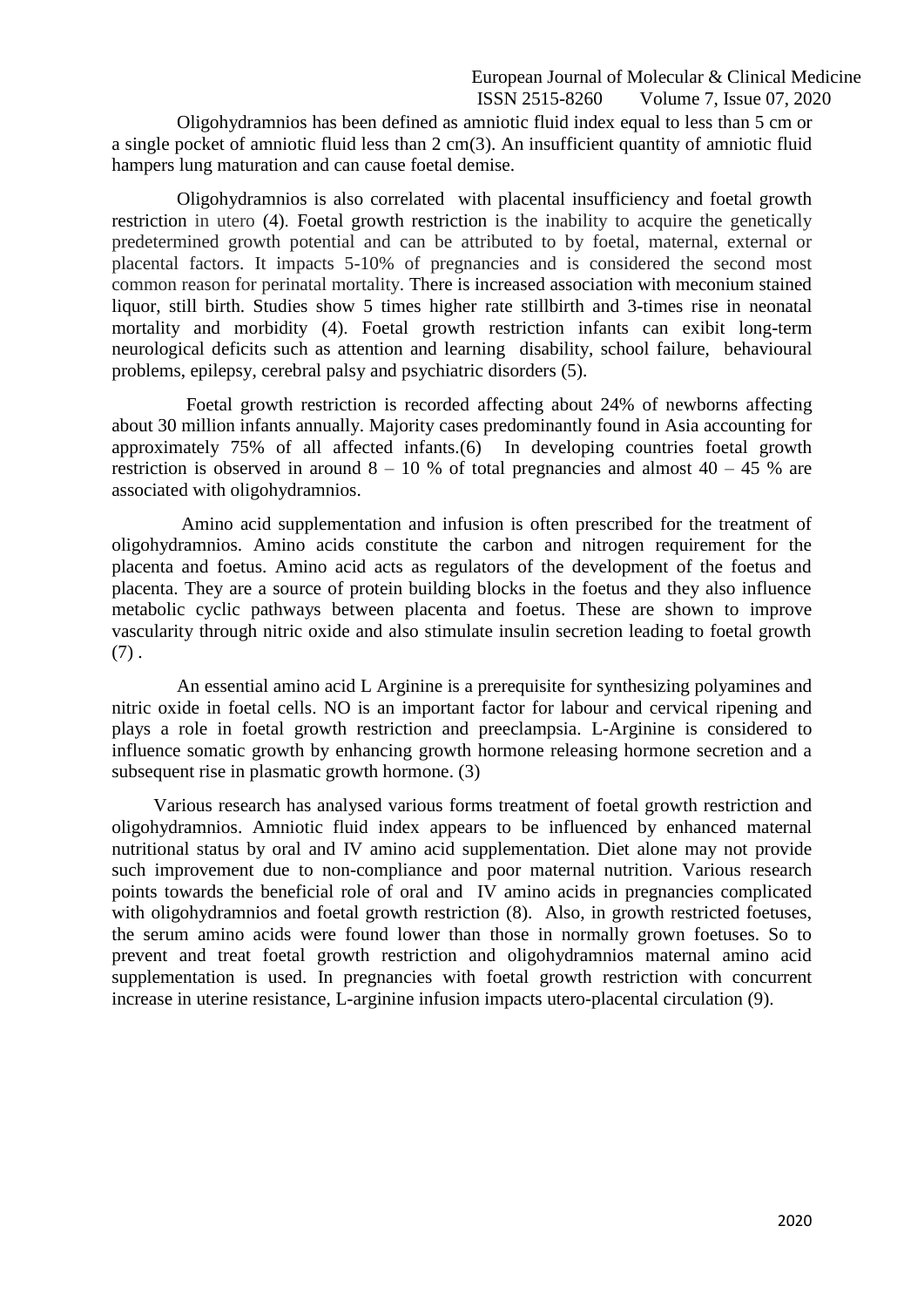## **RATIONALE:**

 Undernutrition of various nutrients such as amino acids and fatty acids ultimately leads to foetal growth restriction owing to shift in amino acid uptake and transport mechanisms in the fetoplacental unit. It is further complicated by oligohydramnios. There have been various studies regarding interventions to improve amniotic fluid index and consequent impact on foetal growth restriction and oligohydramnios, some of which are : bed rest, high protein diet, alamine infusion, transabdominal and transvaginal amnioinfusion, vesicoamniotic shunt, 10% maltose infusion and oral and intravenous hydration therapy. Most oral and intravenous therapies though proven to be effective, there haven't been many conclusive studies as to the guaranteed effectiveness of any one particular modality. This study is an attempt to compare on the effectiveness of oral amino acid supplementation and intravenous amino acid infusion in improving perinatal outcome

#### **AIM:**

 To compare the effect of oral amino acid supplementation vs intravenous amino acid infusion on amniotic fluid index and perinatal outcome in pregnancy complicated by oligohydramnios and foetal growth restriction

#### **OBJECTIVES:**

- 1. To compare the effectiveness of oral amino acid supplementation vs intravenous amino acid infusion in pregnancy having oligohydramnios and FGR.
- 2. To study the increase in amniotic fluid index in pregnancy having oligohydramnios and FGR.
- 3. To study the interval growth rate of baby after 2 weeks and 4 weeks of therapy.
- 4. To study the effect on foetal weight gain and weight of newborn at the time of delivery.
- 5. To study APGAR score at the time of birth.

#### **MATERIALS AND METHOD**

**Ethical approval**: Ethical approval will be obtained from Institutional Ethics Committee (IEC)

**Duration of Study**: 2 years

**Study design**: Semi experimental study

**Study Site**: Department of Obstetrics and Gynaecology, AVBRH, Datta Meghe Institute of Medical Sciences, Sawangi (Meghe), Wardha.

**Study Population** – Pregnant women in IPD unit of Obstetrics & Gynaecology, in the AVBRH hospital, Sawangi, Meghe, fitting into inclusion and exclusion criteria of study.

#### **Sample size-**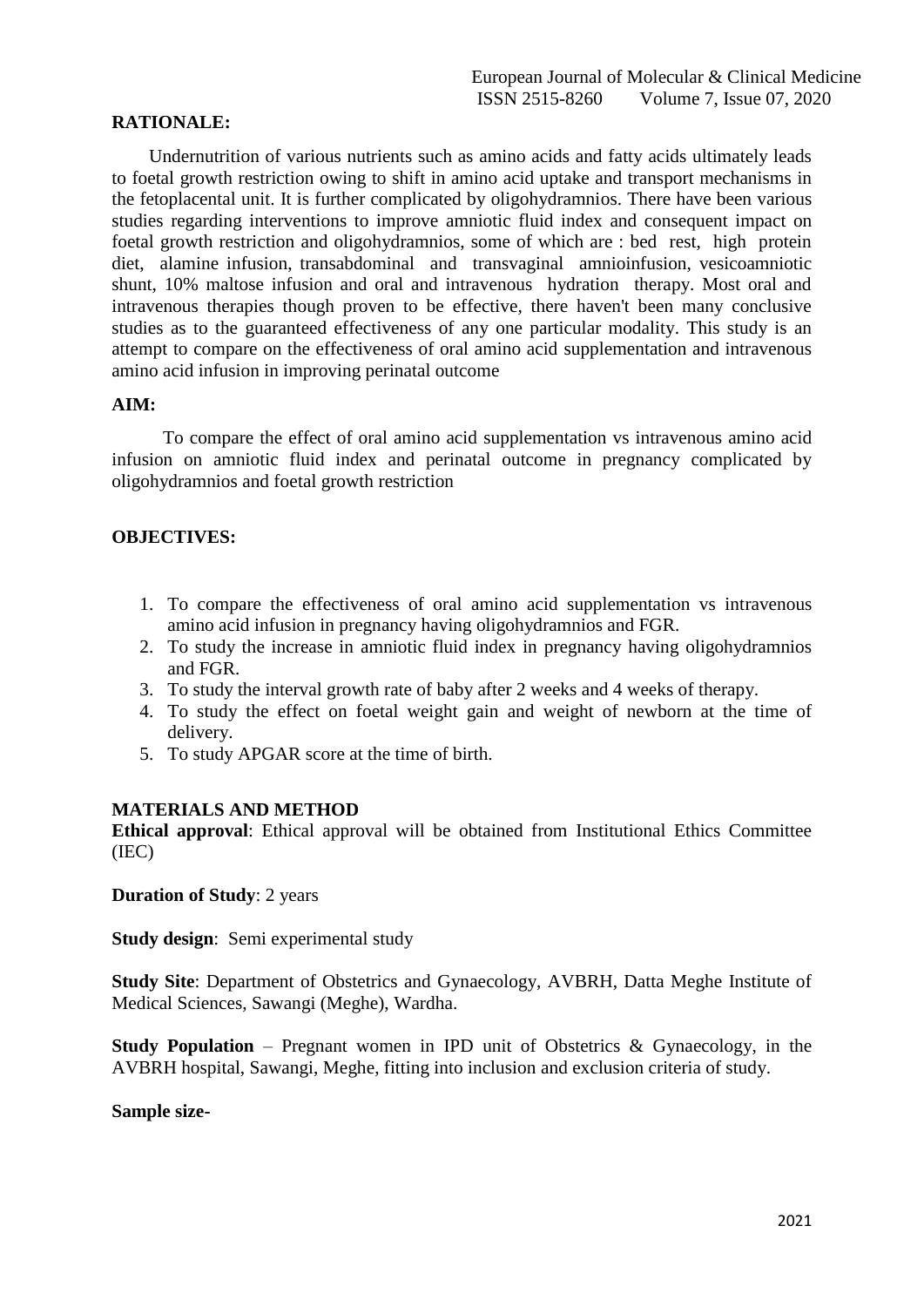Two study group, each study group will include 52 proven cases of foetal growth restriction & oligohydramnios by clinical and sonographical assessment in third trimester attending antenatal clinic and those admitted in wards.

Sample size formula with desired error of margin (9) :

 $n = Z^2_{\alpha/2}$  x  $p(1-p)/d^2$ 

where,

 $Z_{\alpha/2}$  is the level of significance at 5% i.e. 95%

Confidence interval= 1.96

 $p =$  prevalence of oligohydramnios in 3<sup>rd</sup> trimester (10) = 5% = 0.05

 $d =$  desired error of margin=  $6\% = 0.06$ 

*n= 1.96² x 0.05 x (1- 0.05)/0.06²*

*=50.68*

=52 patients needed in each group

## **Inclusion criteria**

- singleton pregnancy
- Amniotic fluid index less than or equal to 8 cm
- Gestational age more than 28 weeks
- Intact foetal membrane
- Foetal growth restriction

#### **Exclusion criteria**

- Multifoetal gestation
- Patients with foetal congenital abnormalities
- •Patients with premature rupture of membranes
- •Patient with cardiovascular, abdominal and respirator pathology
- •Known case of allergies to amino acid/ proteins
- women not willing to consent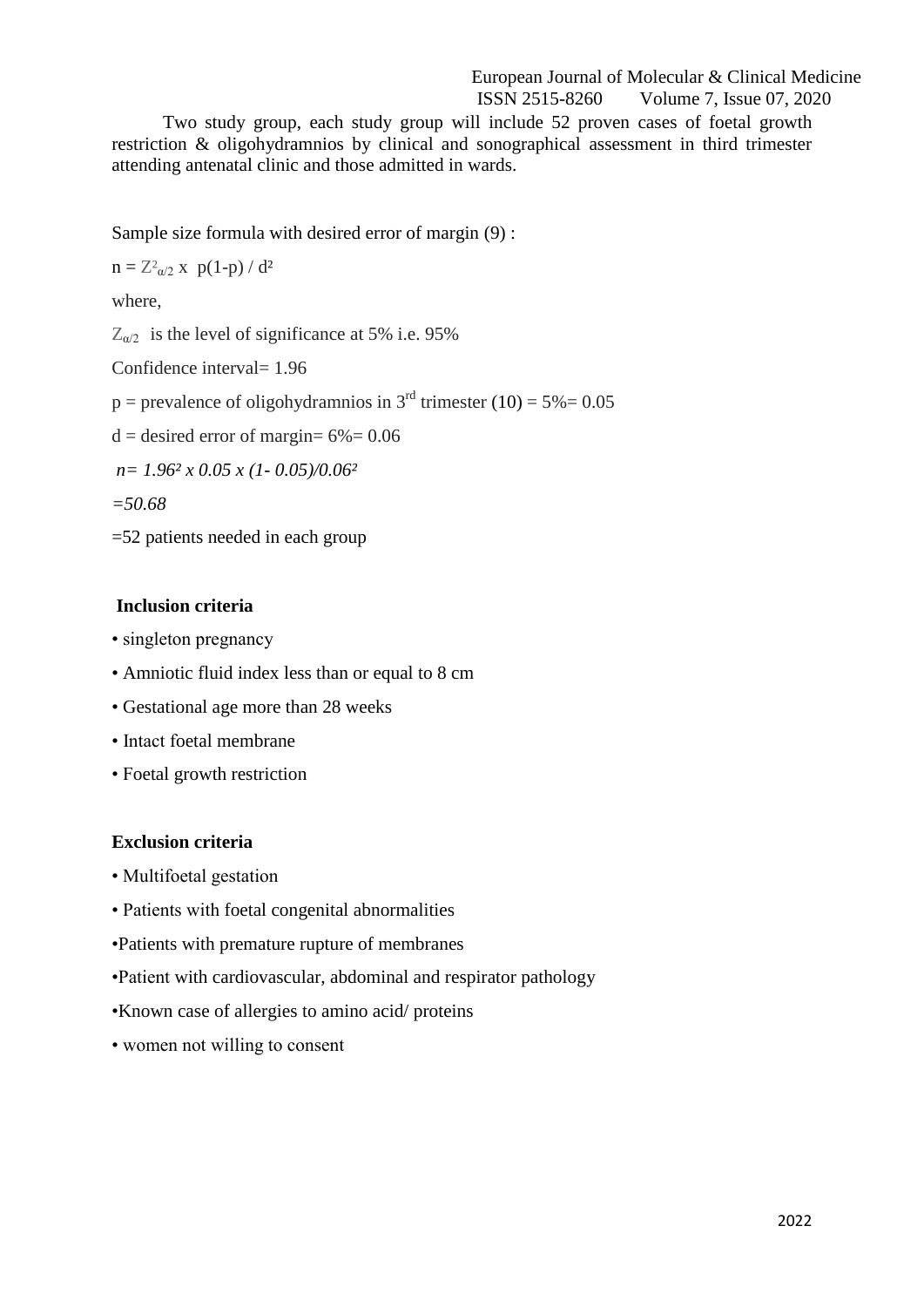### **Methodology**

 Ethical clearance from the institutional ethical committee will be taken. After taking consent, every woman will be explained the type and nature of the study, the need of supplementation  $\&$  infusion and effects associated with the infusion and informed consent will be taken. We shall be applying for funding from intramural grant/ICMR/concession for synopsis

 A total of 104 patients full-filling the exclusion and inclusion criteria will be admitted and monitored in the ward. Detailed menstrual, obstetric, past, personal & family history will be taken. General, systemic and obstetric examination to be done. All blood & urine investigation related to ANC profile will be done.

The patients will be segregated into two groups:

 Group A: Fifty two pregnant women in third trimester admitted in the institution who are clinically and sonologically proven cases of oligohydramnios and/or foetal growth restriction in third trimester of pregnancy admitted at our institution

Oral amino acid supplementation will be given

L- Arginine granules 5 grams sachet TDS for two consecutive weeks

 Group B: fifty two pregnant women who are clinically and sonologically proven cases of oligohydramnios and/or foetal growth restriction in third trimester of pregnancy

In group B: Usage of the pure crystalline essential amino acid IV infusion:-

Route of administration: IV infusion

Dosage: Amino acid IV infusion 200ml thrice in a week for two consecutive weeks

Drip rate: initial drip rate 15-20 drops/min, followed by 20-40 drops/min

Oral iron, calcium and multivitamins will also be given in both study groups. Other advices like bed rest in left lateral position, plenty of fluid intake will be given. Women will be followed up till their delivery. Foetal weight will be assessed clinically. Clinically and sonological assessment of liquor will be done. Repeat ultrasonography will be done after two weeks and four weeks of therapy. Outcome will be noted in the form of mode of delivery, foetal outcome, apgar score, foetal birth weight, maturity, admission to neonatal care unit and postnatal complication, if any.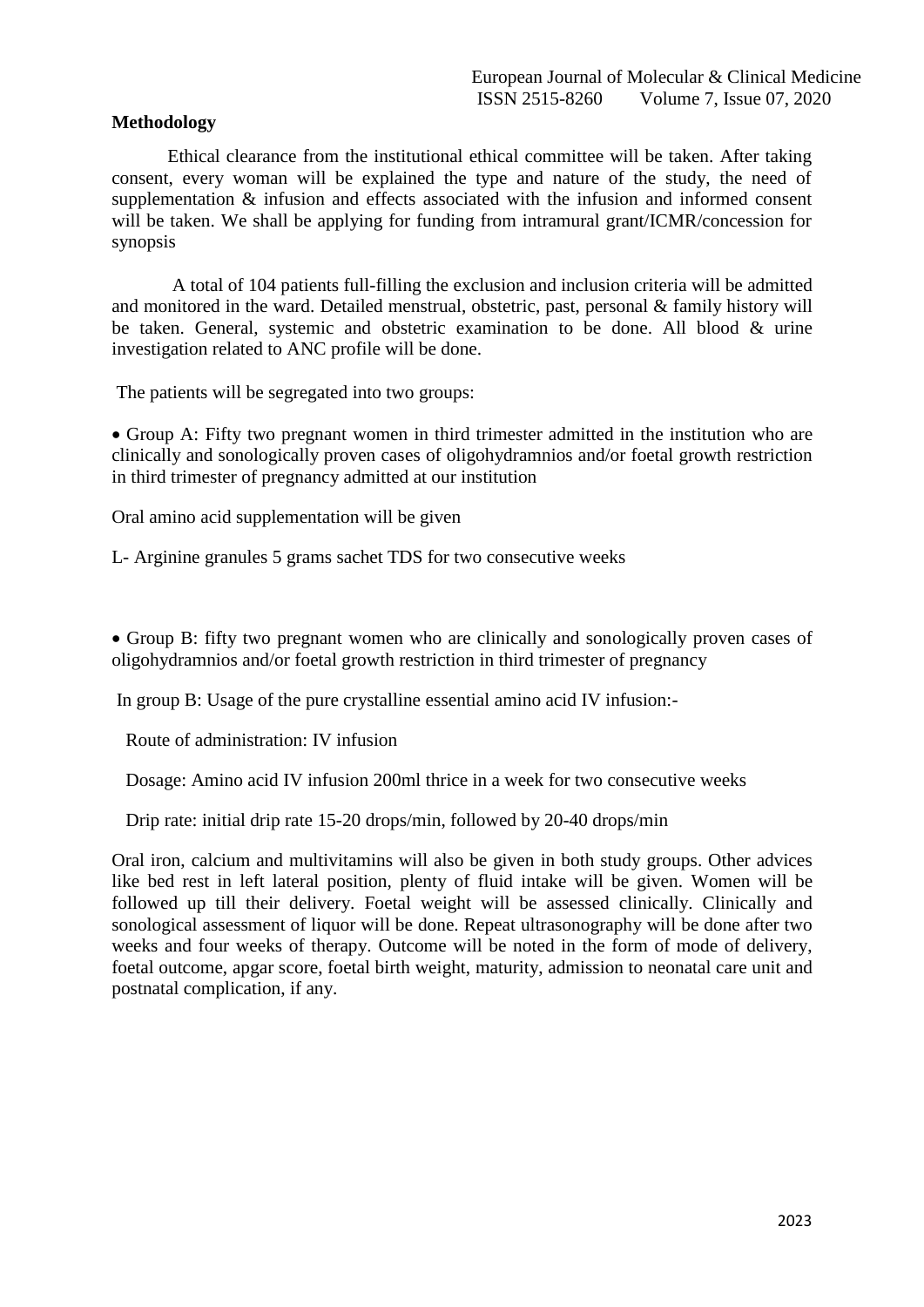#### **EXPECTED OUTCOME:**

Foetal outcome will be assessed with respect to

- Foetal weight gain
- Weight at the time of birth
- One and five minutes of birth apgar score

#### **DISCUSSION**:

 Oligohydramnios and foetal growth restriction have been widely researched since no distinct therapeutic options have been developed for their treatment. Oligohydramnios and foetal growth restriction causes foetal heart abnormalities, meconium staining of amniotic fluid, lower apgar scores, foetal acidosis and poor tolerance of labour. Foetal growth restriction is associated with placental insufficiency which causes shallow trophoblast invasion during the early stages of gestation which results in perinatal morbidity and mortality. A significant number of studies published on morbidity and mortality proved major determinant of cardiovascular disease and glucose intolerance in adult life (11).Various studies have been documented without satisfactory evidence for the ideal treatment modalities. Inadequate maternal nutrition is an important cause attributed to foetal growth restriction. Thus, a considerable amount of research focuses on improving the maternal nutrition so as to improve the perinatal outcome. Attempts to improve maternal nutrition have been made by several methods: diet alone, intravenous fluids, glucose, oral supplementation of amino acids, intravenous infusion of amino acids among many others. Improvement can't be achieved with only diet because of and low socio- economic standing and non-compliance . Improvement of foetal out-come in pregnant patients with oligohydramnios is done by infusion or supplementation of amino acids.

 In a study conducted in the Department of OBGY at Sher-I- Kashmir institute of medical sciences, Soura, Shrinagar parenteral amino acid infusion was used(12). Similarly, in a study by Umber, parenteral amino acid supplementation was provided to the participants (13). In both the studies, a significant improvement in amniotic fluid index was noted as compared to the control groups, resulting in overall better perinatal outcome and reduced need for operative procedures. In another study conducted by Ahmad A, intravenous amino acid supplementation with glucose was found to have improved results in the cases. American Pregnancy Association also advocates the positive co relation between maternal intravenous infusion and increase in amniotic fluid index (12).

 Bioavailability of endothelial NO production and the umbilical artery flow improvement in fetal growth restriction is affected by L arginine. A research consisting of 100 antenatal patients diagnosed with oligohydramnios from term was done at Dr. Hiranandani hospital. L-arginine sachets were started for the patients. The study concluded that L-arginine supplementation is promising in improving amniotic fluid index in pregnancies complicated by oligohydramnios (14). Few of the related studies were reviewed (15,16). A number of evidences reflect on similar problems(17-20).

 According to the report conducted at Acharya Shri Chan-der College of Medical Sciences from Oct 2017 to Sept 2018 in the Dept. of OBGY, the study consisted of 50 clinically and sonographically proven cases of foetal growth restriction and oligohydramnios in third trimester. It was noticed that there was significant improvement in amniotic fluid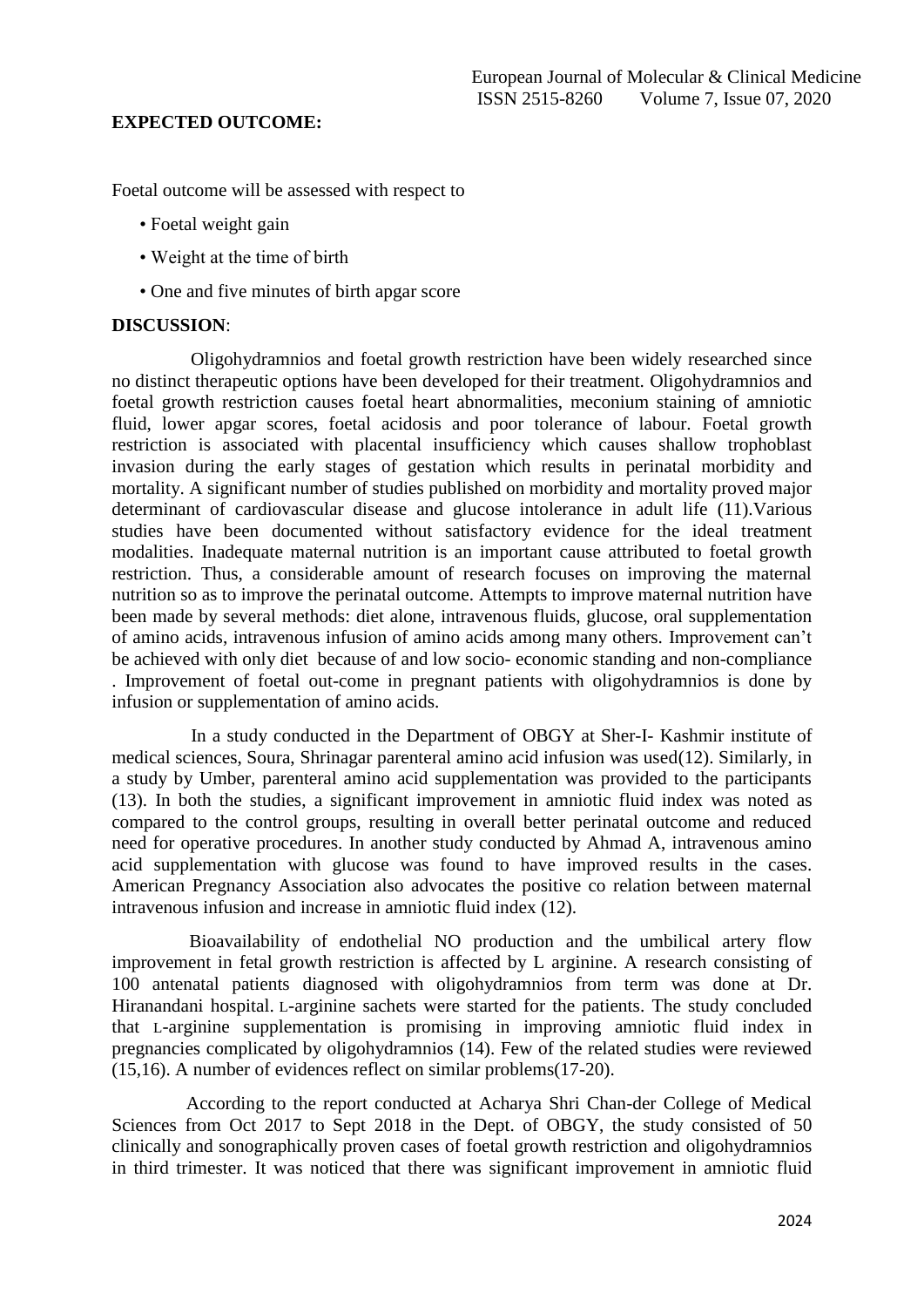index in the groups who received amino acid infusion as compared to the control group proved after a week by repeat ultrasound. Gupta R et al in their study observed decrease in the incidence of low APGAR scores and lowering in the number of neonatal deaths at birth when amino acids were infused to the patients. This study concluded that parenteral amino acid transfusion in cases of foetal growth restriction and oligohydramnios considerably increases the amniotic fluid index of the patients and lowers incidence of neonatal care admissions, low APGAR scores, meconium stained liquor (7).

**LIMITATIONS**: An important obstacle arises in the study, regarding the affordability and availability of the oral as well as intravenous supplements.

#### **REFERANCES:**

- [1] Fitzsimmons ED, Bajaj T. Embryology, Amniotic Fluid. InStatPearls [Internet] 2019 May 6. StatPearls Publishing.
- [2] Hebbar S, Rai L, Adiga P, Guruvare S. Reference ranges of amniotic fluid index in late third trimester of pregnancy: what should the optimal interval between two ultrasound examinations be?. Journal of pregnancy. 2015 Jan 15;2015. 3. Beall MH, Van Den Wijngaard JP, Van Gemert MJ, Ross MG. Amniotic fluid water dynamics. Placenta. 2007 Aug 1;28(8-9):816-23.
- [3] Magann EF, Chauhan SP, Barrilleaux PS, Whitworth NS, Martin Jr JN. Amniotic fluid index and single deepest pocket: weak indicators of abnormal amniotic volumes. Obstetrics & Gynecology. 2000 Nov 1;96(5):737-40.
- [4] Sharma A, Dashora S, Sharma R, Chandra K, Gunawa MS. To Study The Effect of L-Arginine in Oligohydramnios To Improve Perinatal Outcome. IOSR J Dental Med Sci (IOSR-JDMS). 2017;16(4):16-9.
- [5] Wixey JA, Lee KM, Miller SM, Goasdoue K, Colditz PB, Bjorkman ST, Chand KK. Neuropathology in intrauterine growth restricted newborn piglets is associated with glial activation and proinflammatory status in the brain. Journal of Neuroinflammation. 2019 Dec 1;16(1):5.
- [6] Saleem T, Sajjad N, Fatima S, Habib N, Ali SR, Qadir M. Intrauterine growth retardation - small events, big consequences. Ital J Pediatr. 2011 Sep 7;37:41.
- [7] Sunil I, Sunitha C, Kaur H. Amino acid infusion in oligohydromnios and increase in AFI and impact on perinatal outcome. Int J Reprod Contracept Obstet Gynecol. 2019 Jan 25;8(2):617–20.
- [8] Kumar D. A Comparative Study of Intravenous Amino Acid Infusion And Oral Amino Acid Supplementation on The Improvement of Amniotic Fluid Index During 3 rd Trimester of Pregnancy.
- [9] Chadha VK. Sample size determination in health studies. NTI bulletin. 2006;42(3&4):55-62.
- [10] Bachhav AA, Waikar M. Low Amniotic Fluid Index at Term as a Predictor of Adverse Perinatal Outcome. J Obstet Gynaecol India. 2014 Apr;64(2):120–3.